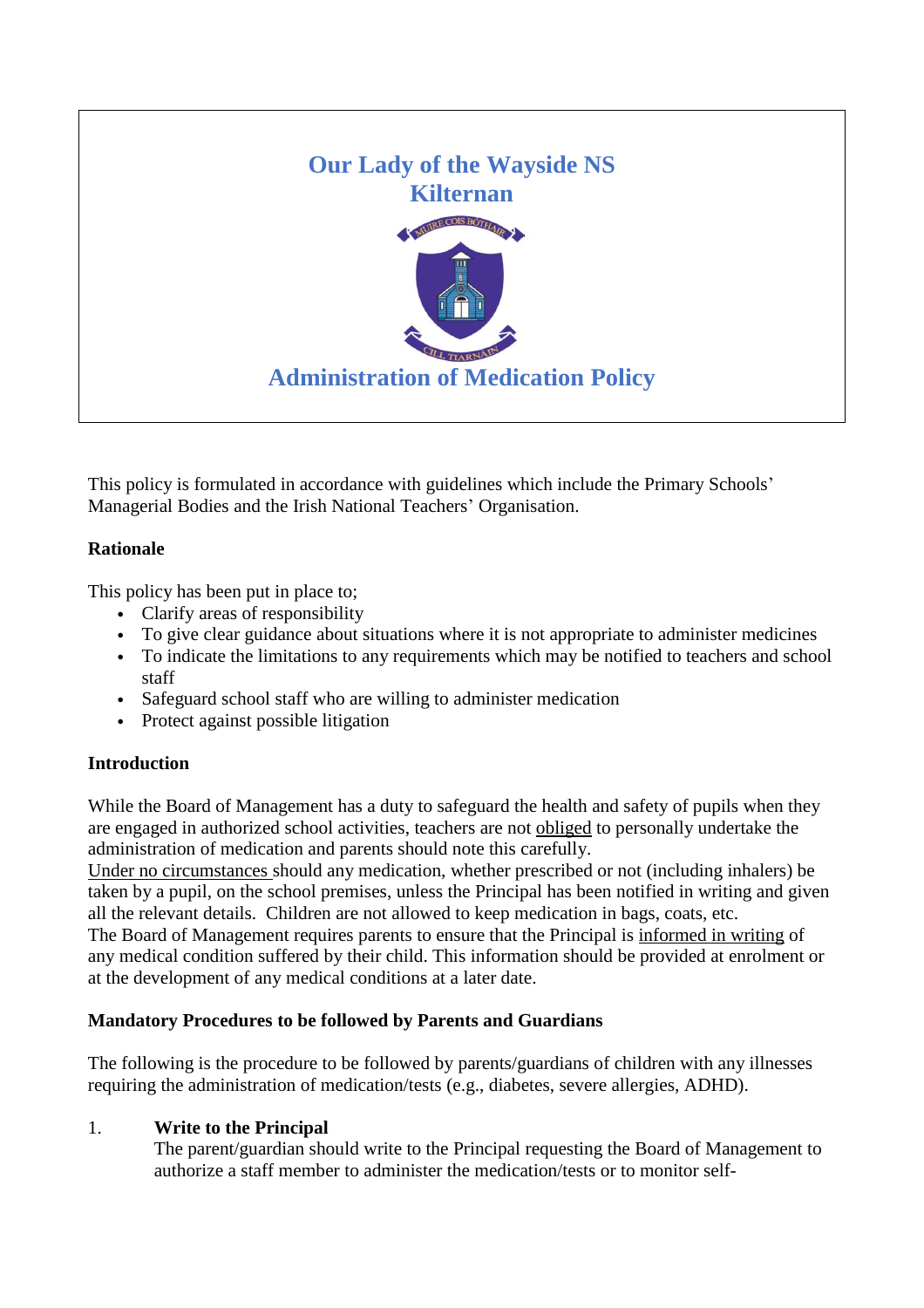administration of the medication/tests, provided that the staff member in question is prepared to do this.

## **2. Complete the "Healthcare Plan" document**

Parents/guardians are required to provide the written instructions in relation to the illness and of the procedure to be followed in the administration and storing of the medication/testing equipment by completing the "Healthcare Plan" document at Appendix 1. They should also provide additional oral information and instructions to the class teacher and SNA as appropriate. Written details should include the name of the child, name and exact dosage of medication, details of testing and whether the child should be responsible for his/her medication or testing, the circumstances in which medication is to be administered and consent for it to be given, name of doctor to be contacted in emergency, when the parent/guardian is to be notified and where he/she can be contacted, parent/guardians signature.

# **3. Deliver the Medication to the School**

Parents/guardians are responsible for ensuring that the medication is delivered to the school and handed over to the Principal and for ensuring that an adequate supply is available, and replenished when necessary.

#### **4. Indemnify the Board of Management**

Parents/guardians are further required to indemnify the Board and authorized members of staff in respect of any liability that may arise regarding the administration of prescribed medicines in school. The Board will inform the school's insurers accordingly.

## **5. Tell us about Changes in Medication**

Changes in prescribed medication (or dosage) should be notified, in writing, immediately to the school with clear written instructions of the procedure to be followed in storing and administering the new medication.

#### **6. Tell us about Emergency Procedures & Give us Emergency Contact Details**

Where children are suffering from life threatening conditions, parents/guardians should outline clearly in writing, what should and what should not be done in a particular emergency situation, with particular reference to what may be a risk to the child. Parents/guardians are required to provide a telephone number where they may be contacted in the event of an emergency arising. (See Appendix 1)

#### **Procedures to be followed by The Board of Management**

- 1. The Board, having considered the matter, may authorize a staff member to administer medication/tests to a pupil or to monitor the self-administration by a pupil.
- 2. The Board will ensure that the authorized person is properly instructed in how to administer the medicine/test.
- 3. The Board shall seek an indemnity from parents in respect of liability that may arise regarding the administration of the medicine.
- 4. The Board shall inform the school insurers accordingly.
- 5. The Board shall make arrangements for the safe storage of medication/tests and procedures for the administration of medication/tests in the event of the authorized staff member's absence.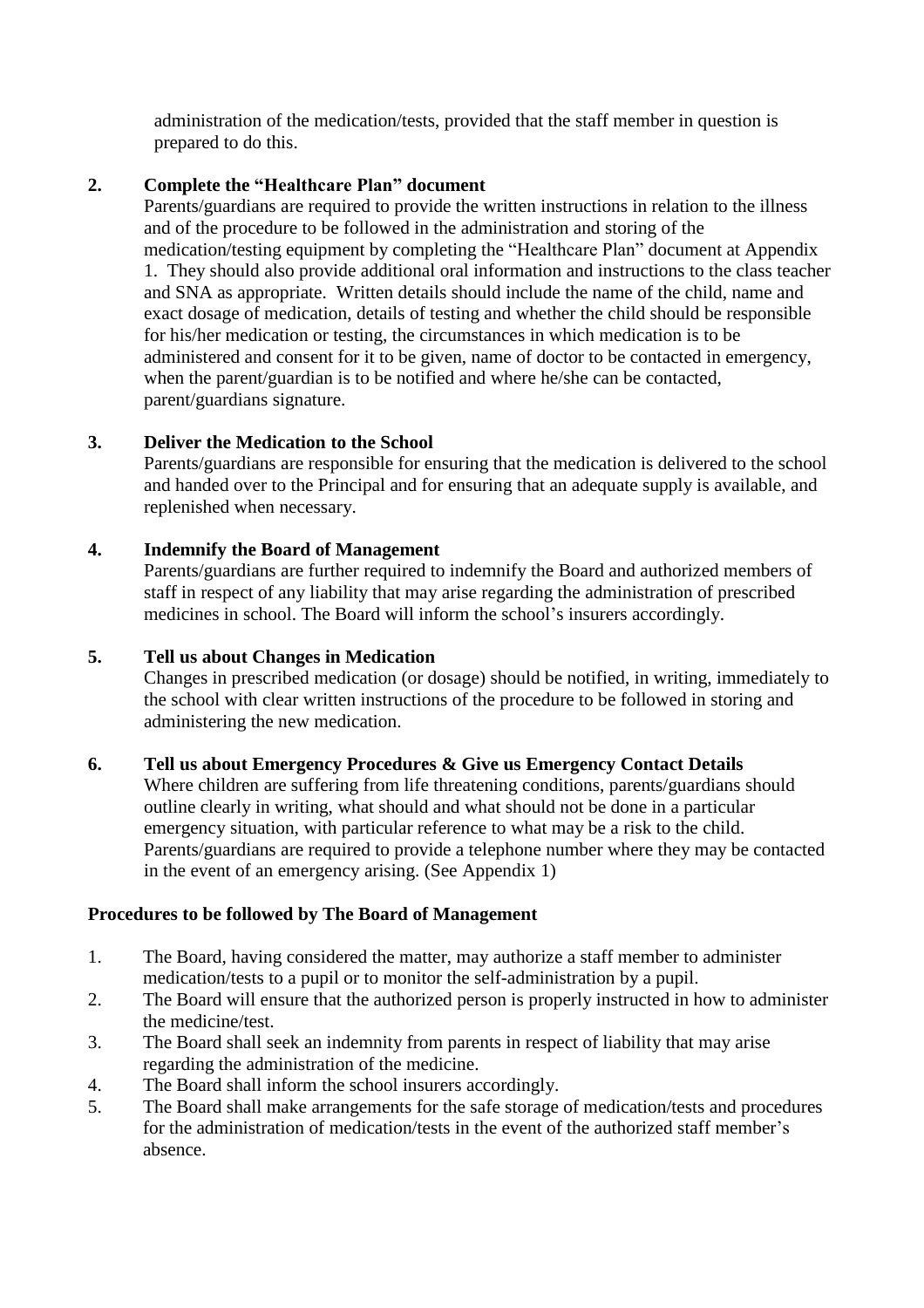# **Procedures to be followed by Staff Members**

- 1. No teacher shall be required to administer medication/tests to a pupil.<br>2. Any teacher who is willing to administer medicine/tests should do so u
- 2. Any teacher who is willing to administer medicine/tests should do so under strictly controlled guidelines in the belief that the administration is safe.
- 3. Written instructions on the administration of the medication/tests must be provided. (See Appendix 1)
- 4. Medication/tests must not be administered without the specific authorization of the Board of Management.
- 5. In administering medication/tests to pupils, staff members will exercise the standard of care of a reasonable and prudent parent.
- 6. A written record of the date and time of administration will be kept. (Appendix 2)<br>7. In emergency situations, staff should do no more than is obviously necessary and a
- In emergency situations, staff should do no more than is obviously necessary and appropriate to relieve extreme distress or prevent further and otherwise irreparable harm. Qualified medical treatment should be secured in emergencies at the earliest opportunity.
- 8. Parents/guardians should be contacted should any questions or emergencies arise.

*This policy was originally formulated in September 2005. It was then reviewed in November 2008. Ratified by the Board of Management in November 2008. Reviewed again in February 2017 Ratified by the Board of Management in February 2017*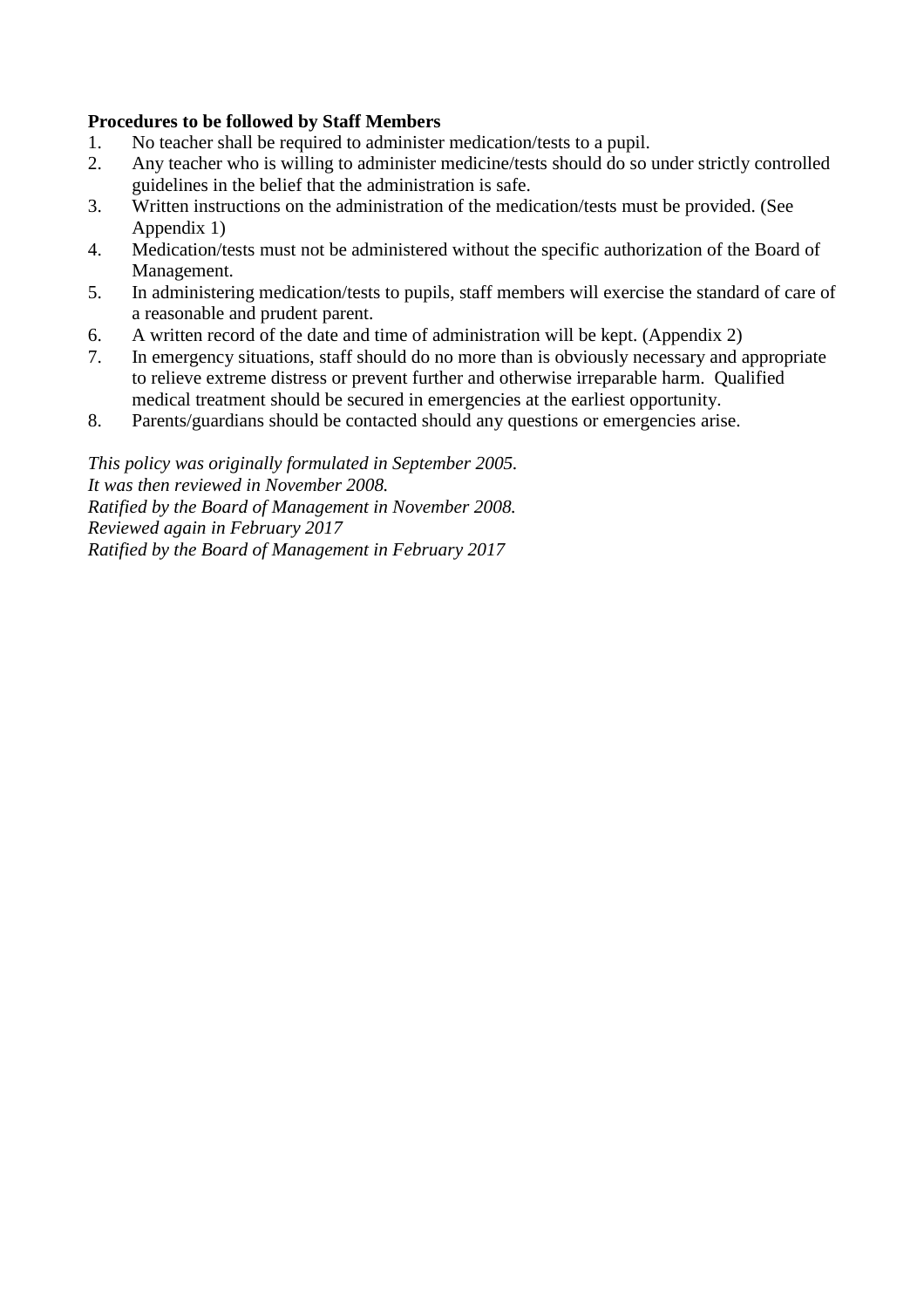# **Appendix1**

# **Parents' Form: Healthcare Plan/ Administration of Medication Request**

# **Healthcare Plan for a Student with a Chronic Condition at School**

# **Note: To be completed by Parents/Guardians**

| <b>Student's Information</b> |                                                                            |  |  |  |  |
|------------------------------|----------------------------------------------------------------------------|--|--|--|--|
|                              |                                                                            |  |  |  |  |
|                              |                                                                            |  |  |  |  |
|                              |                                                                            |  |  |  |  |
|                              | the control of the control of the control of the control of the control of |  |  |  |  |
|                              |                                                                            |  |  |  |  |
|                              |                                                                            |  |  |  |  |
|                              |                                                                            |  |  |  |  |
| <b>Family Contact 1:</b>     |                                                                            |  |  |  |  |
|                              |                                                                            |  |  |  |  |
|                              |                                                                            |  |  |  |  |
| <b>Family Contact 2:</b>     |                                                                            |  |  |  |  |
|                              |                                                                            |  |  |  |  |
|                              |                                                                            |  |  |  |  |
| <b>Contact 3:</b>            |                                                                            |  |  |  |  |
| Name:                        |                                                                            |  |  |  |  |
|                              |                                                                            |  |  |  |  |
|                              |                                                                            |  |  |  |  |
| <b>GP/Family Doctor:</b>     |                                                                            |  |  |  |  |
|                              |                                                                            |  |  |  |  |

\_\_\_\_\_\_\_\_\_\_\_\_\_\_\_\_\_\_\_\_\_\_\_\_\_\_\_\_\_\_\_\_\_\_\_\_\_\_\_\_\_\_\_\_\_\_\_\_\_\_\_\_\_\_\_\_\_\_\_\_\_\_\_\_\_\_\_\_\_\_\_\_\_\_\_\_\_\_\_\_

# **Details of the student's condition(s)**

Signs and symptoms of this student's condition(s):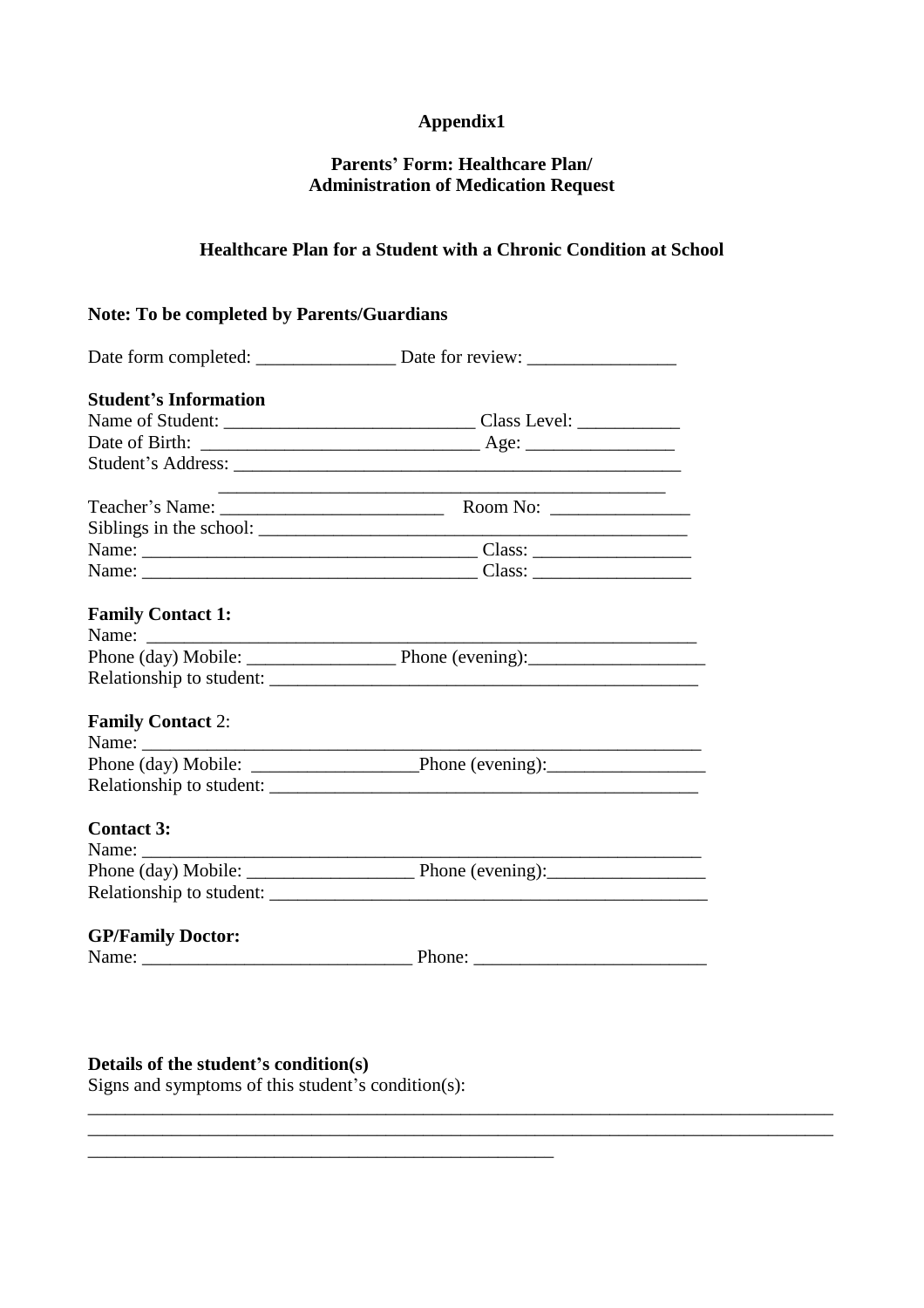Triggers or things that make this student's condition(s) worse:

#### **Instructions for Storing Medicines**

#### **Routine Healthcare Requirements**

During school hours:

Outside school hours:

#### **Regular Medication**

Activities - Any special considerations to be aware of?

Any other information relating to the student's health care in school?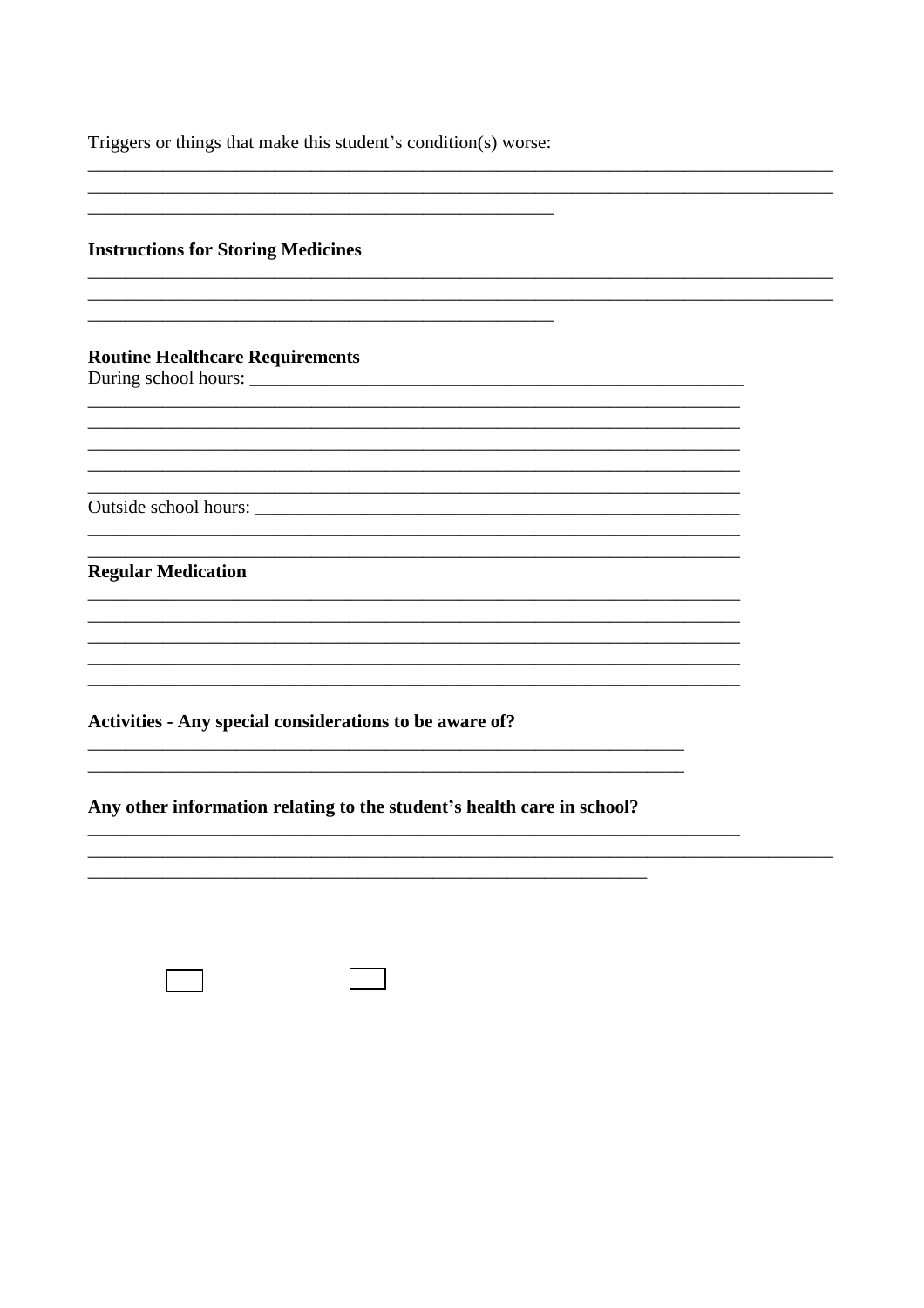| Parental agreement (please tick the correct reply)                                                                                                                                                                             |                                                                                                                                                                                                                                |                                                                          |  |  |  |  |  |
|--------------------------------------------------------------------------------------------------------------------------------------------------------------------------------------------------------------------------------|--------------------------------------------------------------------------------------------------------------------------------------------------------------------------------------------------------------------------------|--------------------------------------------------------------------------|--|--|--|--|--|
|                                                                                                                                                                                                                                |                                                                                                                                                                                                                                | I agree or I do not agree that the medical information contained in this |  |  |  |  |  |
| plan may be shared with individuals involved with my child's care and education (this                                                                                                                                          |                                                                                                                                                                                                                                |                                                                          |  |  |  |  |  |
| includes emergency services). I understand that I must notify the school of any                                                                                                                                                |                                                                                                                                                                                                                                |                                                                          |  |  |  |  |  |
| changes in writing                                                                                                                                                                                                             |                                                                                                                                                                                                                                |                                                                          |  |  |  |  |  |
|                                                                                                                                                                                                                                |                                                                                                                                                                                                                                |                                                                          |  |  |  |  |  |
| Print name: The contract of the contract of the contract of the contract of the contract of the contract of the contract of the contract of the contract of the contract of the contract of the contract of the contract of th |                                                                                                                                                                                                                                |                                                                          |  |  |  |  |  |
|                                                                                                                                                                                                                                | Date: the contract of the contract of the contract of the contract of the contract of the contract of the contract of the contract of the contract of the contract of the contract of the contract of the contract of the cont |                                                                          |  |  |  |  |  |
|                                                                                                                                                                                                                                |                                                                                                                                                                                                                                |                                                                          |  |  |  |  |  |
|                                                                                                                                                                                                                                |                                                                                                                                                                                                                                |                                                                          |  |  |  |  |  |

| Permission for emergency medication (please tick correct reply)                                                                                                                                                                |  |  |  |  |  |  |  |
|--------------------------------------------------------------------------------------------------------------------------------------------------------------------------------------------------------------------------------|--|--|--|--|--|--|--|
| In the event of an emergency, I agree $\Box$ or I do not agree                                                                                                                                                                 |  |  |  |  |  |  |  |
| with my child receiving medication administered by a staff member or providing treatment                                                                                                                                       |  |  |  |  |  |  |  |
| as set out in the attached Emergency Plan. I understand that the staff /school will not be                                                                                                                                     |  |  |  |  |  |  |  |
| responsible for any incident/issue that may arise to the administration and/or non-                                                                                                                                            |  |  |  |  |  |  |  |
| administration of this medication.                                                                                                                                                                                             |  |  |  |  |  |  |  |
|                                                                                                                                                                                                                                |  |  |  |  |  |  |  |
| Print name: The contract of the contract of the contract of the contract of the contract of the contract of the contract of the contract of the contract of the contract of the contract of the contract of the contract of th |  |  |  |  |  |  |  |
| Date:                                                                                                                                                                                                                          |  |  |  |  |  |  |  |
|                                                                                                                                                                                                                                |  |  |  |  |  |  |  |
| Date:                                                                                                                                                                                                                          |  |  |  |  |  |  |  |
|                                                                                                                                                                                                                                |  |  |  |  |  |  |  |

I/We request that the Board of Management authorize the taking of Prescription Medicine during the school day as it is absolutely necessary for the continued well- being of my/our child.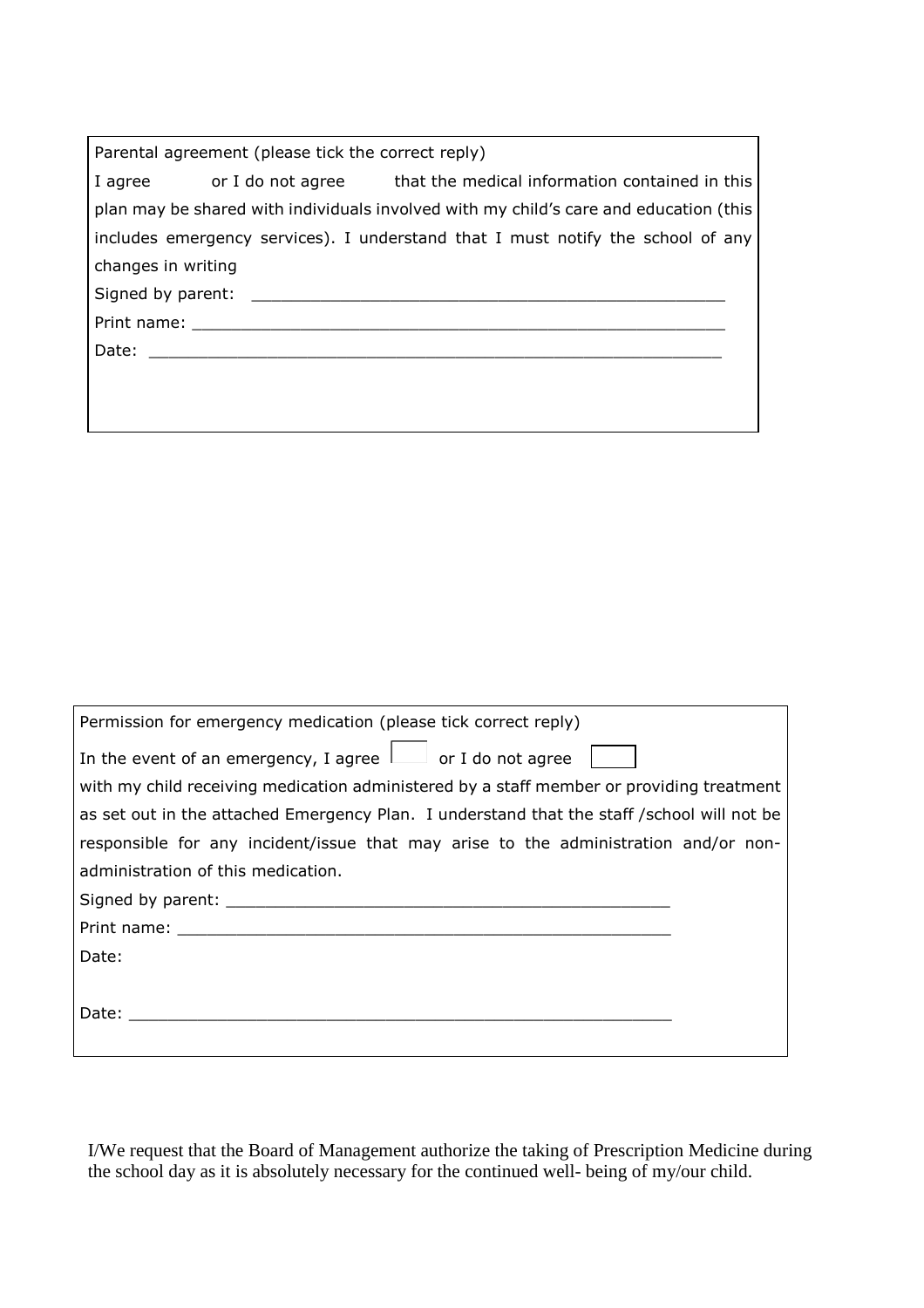I/ We understand that we must inform the school/Principal of any changes of medication/dose in writing and that I/ we must inform the Principal each year of the prescription/medical condition. I/ We understand that no school personnel have any medical training and I/we indemnify them and the Board from any liability that may arise from the administration of the medication.

Signed: \_\_\_\_\_\_\_\_\_\_\_\_\_\_\_\_\_\_\_\_\_\_\_\_\_\_\_\_\_\_\_\_\_\_\_\_\_ Parent/ Guardian

\_\_\_\_\_\_\_\_\_\_\_\_\_\_\_\_\_\_\_\_\_\_\_\_\_\_\_\_\_\_\_\_\_\_\_\_\_ Parent/ Guardian

Date: \_\_\_\_\_\_\_\_\_\_\_\_\_\_\_\_\_\_\_\_\_\_\_\_\_\_\_\_\_\_\_\_\_\_\_\_\_